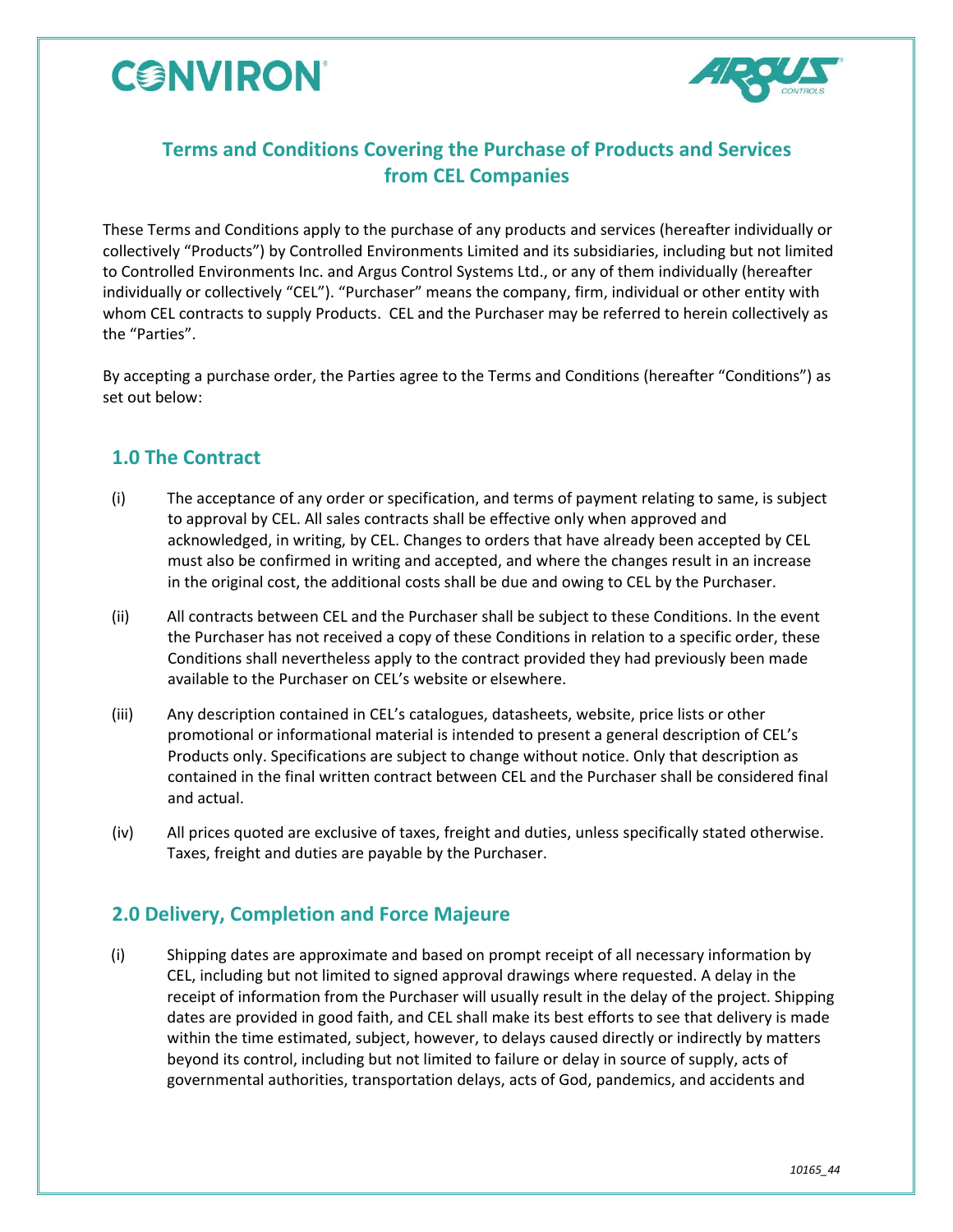# **CONVIRON**



- (ii) disruptions such as fires, explosions, breakdowns of equipment and power shortages. In no event shall the failure to effect shipment in the time estimated give rise to damages or be considered causefor cancellation of the order where the delay is the result of circumstances beyond CEL's control, or unless the delay is excessive.
- (iii) CEL shall deliver the Products to the address provided by the Purchaser or his agent (hereafter the "Address").
- (iv) Unless otherwise agreed to in writing, the risk in the Products that CEL agrees to supply shall pass to the Purchaser as soon as delivery to the Address has been affected. Risk for the Products rests with the Purchaser during the installation and commissioning phase.

#### **3.0 Payment**

Unless otherwise agreed to in writing by CEL:

- (i) The Purchaser shall make payment to CEL in accordance with the payment terms as defined in the quote document or order acknowledgment.
- (ii) If neither the quote nor the order acknowledgment speaks to payment terms, and the matter of payment terms has not been agreed to otherwise in writing by CEL, payment shall be made by the Purchaser to CEL prior to shipment of the Products from CEL.
- (iii) CEL shall have a right of action against the Purchaser for the price of the Products whenever the payment of the price becomes due, whether or not the Products have been received by the Purchaser. Even though risk has passed to the Purchaser when delivery of the Products is made to the Address, beneficial ownership in the Products shall not pass to the Purchaser until such time as total payment has been received by CEL.
- (iv) In addition to any other rights of CEL, interest is payable on all overdue accounts at the rate of 1.5% per month, or 18% per year.
- (v) Where the Purchaser defaults under the contract or any contract with CEL in respect of payment on the due date of any sum due to CEL, CEL, without liability, may postpone any further shipments or may cancel the contract or any other contract between CEL and the Purchaser, including any warranty obligations, but without prejudice to any right which CEL may have against the Purchaser in respect of the Purchaser's default.
- (vi) CEL may, before the acceptance of a purchase order, and from time to time thereafter, request that the Purchaser furnish reasonable evidence that financial arrangements have been made to fulfill the Purchaser's obligations under the contract. Where such a request is made in writing, the Purchaser shall provide the evidence, failing which CEL may, at its option, refuse or suspend the project.

### **4.0 Cancellation**

Unless otherwise agreed to by CEL, once accepted by CEL, orders shall not be subject to cancellation by the Purchaser, unless the Purchaser fully compensates CEL for all costs incurred, either directly or indirectly, plus a 25% administration/restocking fee on the total amount of those costs.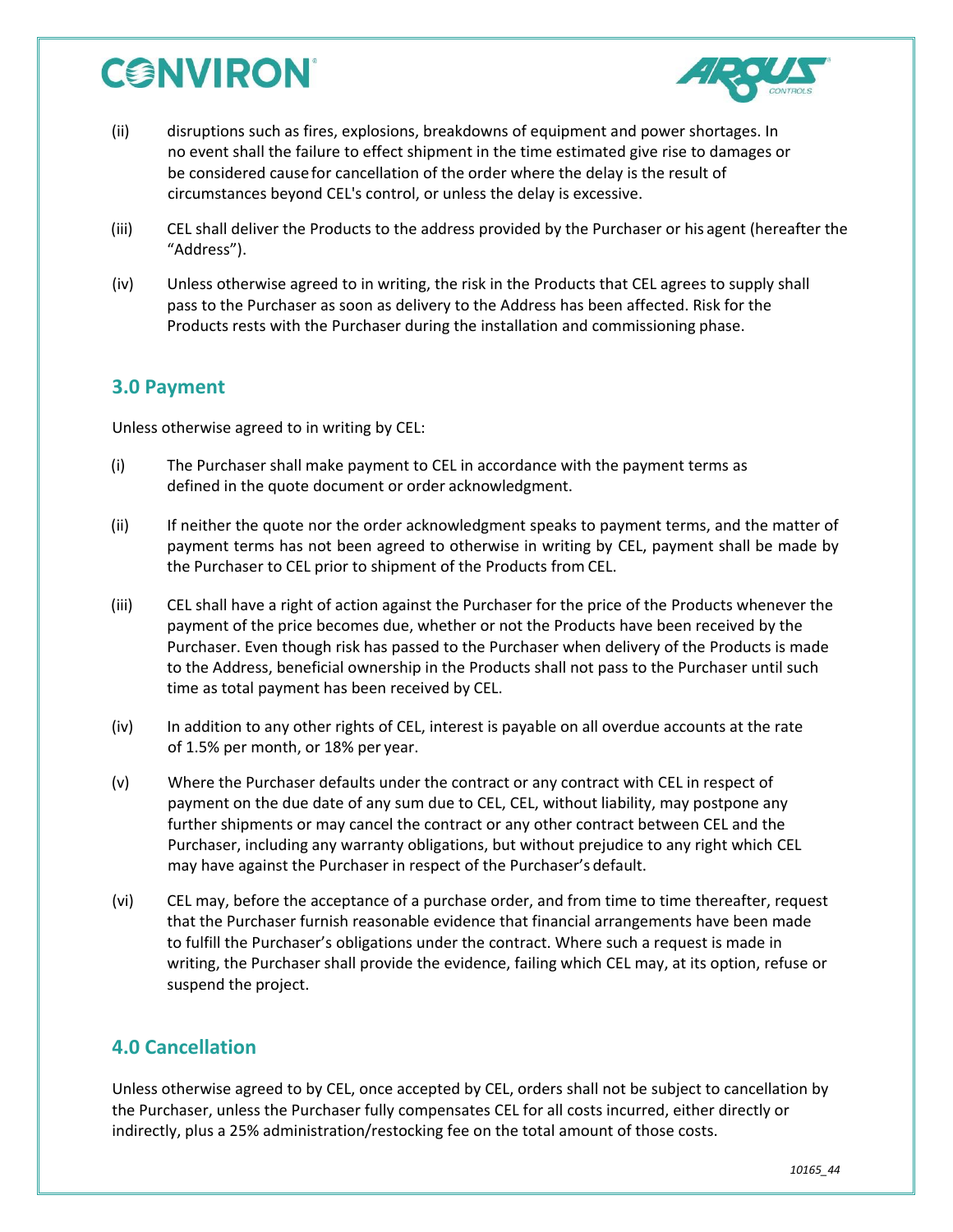# **CONVIRON**



### **5.0 Postponement**

If, after Products have been ordered by the Purchaser, the Purchaser seeks a postponement of delivery of those Products, CEL shall invoice, and the Purchaser shall pay to CEL, the price of the Products according to the original schedule and terms of payment, as if delivery had been affected at the time originally agreed to. Further, the Purchaser shall be responsible for any extra costs resulting from the handling and storage of the Products, including insurance premiums. Prices quoted do not include extra costs of handling, warehousing and insuring Products.

### **6.0 Installation and Testing**

If requested by the Purchaser, and subject to the availability of personnel and equipment, accessibility to the site and the state of the site conditions, CEL shall perform the installation, commissioning and/or testing of the Products. Where installation, commissioning and/or testing is specifically stated to be included in the quote, the price of same, along with the responsibilities of the parties, shall be set out in the quote.

When CEL is contracted to perform Product installation, the Purchaser shall advise CEL, in writing, of the date on which the site will be ready for the installation of the Products. If the site is not in a condition such that the installation can be completed on the specified date, the Purchaser shall compensate CEL for any direct or indirect costs incurred as a result of the delay. CEL shall propose an alternate schedule for the installation, based on the availability of CEL installation resources.

Similarly, when CEL is contracted to test Products, the Purchaser shall advise CEL, in writing, of the date on which the site and Products will be ready for testing. If the site is not in a condition such that the testing can be completed on the specified date, the Purchaser shall compensate CEL for any direct or indirect costs incurred as a result of the delay.

### **7.0 Proprietary Information and Data Rights**

Any technical information furnished by CEL to the Purchaser relating to or as a result of an order shall be considered confidential unless otherwise indicated by CEL, in writing, or unless required to be disclosed by governmental authority. Where the Purchaser is a general contractor, such information may be disclosed to the ultimate owner and/or user(s). In any event, such information shall not be reproduced, used or disclosed to others without CEL's prior written consent, and shall be returned to CEL upon request. Any information supplied by CEL pertaining to a particular contract or project is to be used only in relation to that contract or project and may not be used in other applications or for other projects.

All controller software is the property of CEL and is licensed for use by the Purchaser pursuant to the terms of CEL's standard warranties, copies of which can be found on the CEL website.

The Purchaser agrees that data collected from the CEL products or the usage thereof may be compiled and analyzed by CEL on an aggregated and de-identified basis such that no individual level data can be identified ("Aggregated Data"), and that such Aggregated Data may be used by